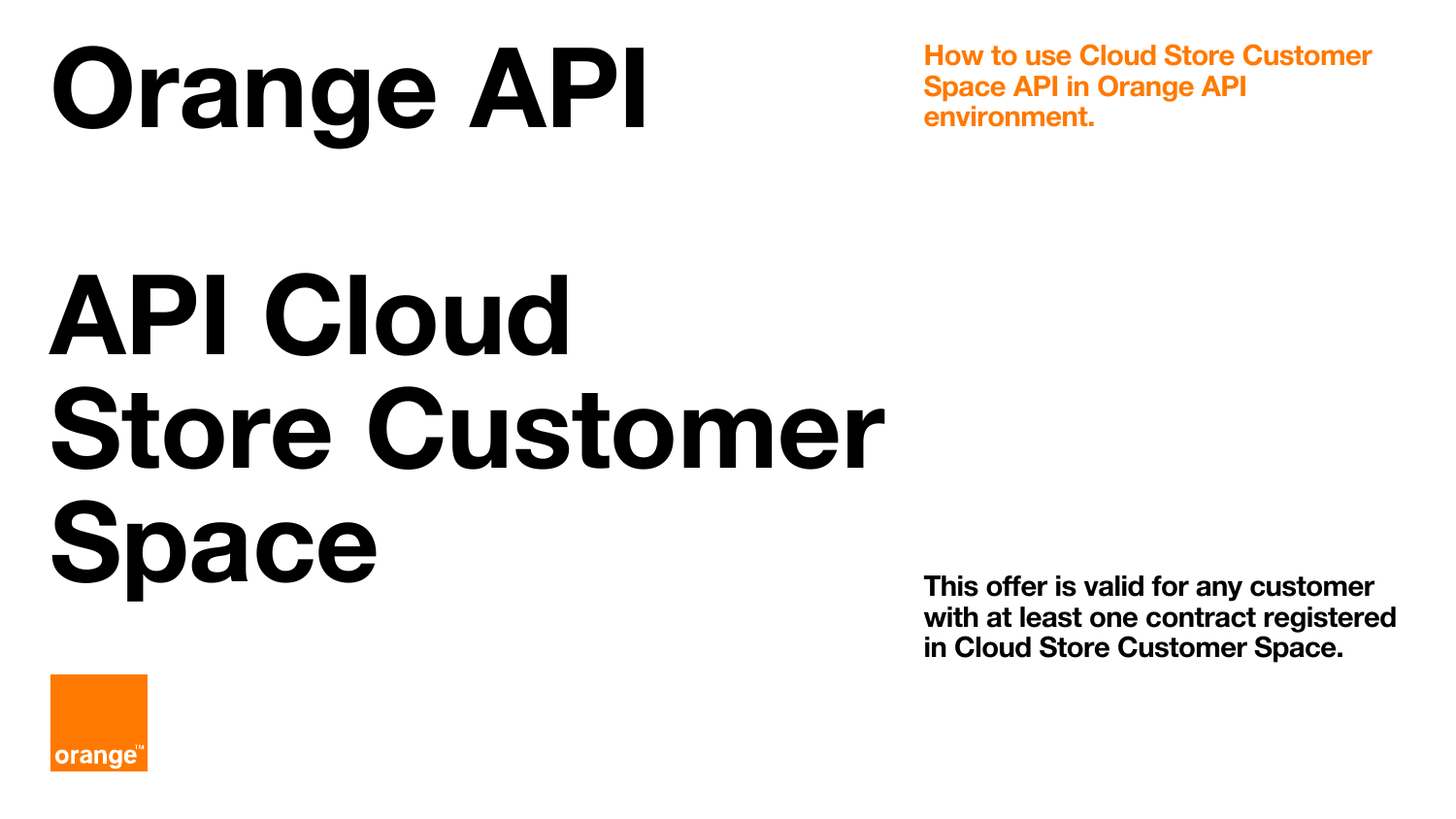# **Table of contents**

**DESCRIPTION and Prerequisites: the Offer API Cloud Store Customer Space**

**SUBSCRIPTION : How to subscribe to the API? Global view**

**SUBSCRIPTION : detailed steps.**

**General usecase of the API**

**Zoom on the access token**

**Examples :**

- **- how to get details of a tenant with the API**
- **- how to get the list of documents of a given contract/retrieve one document.**

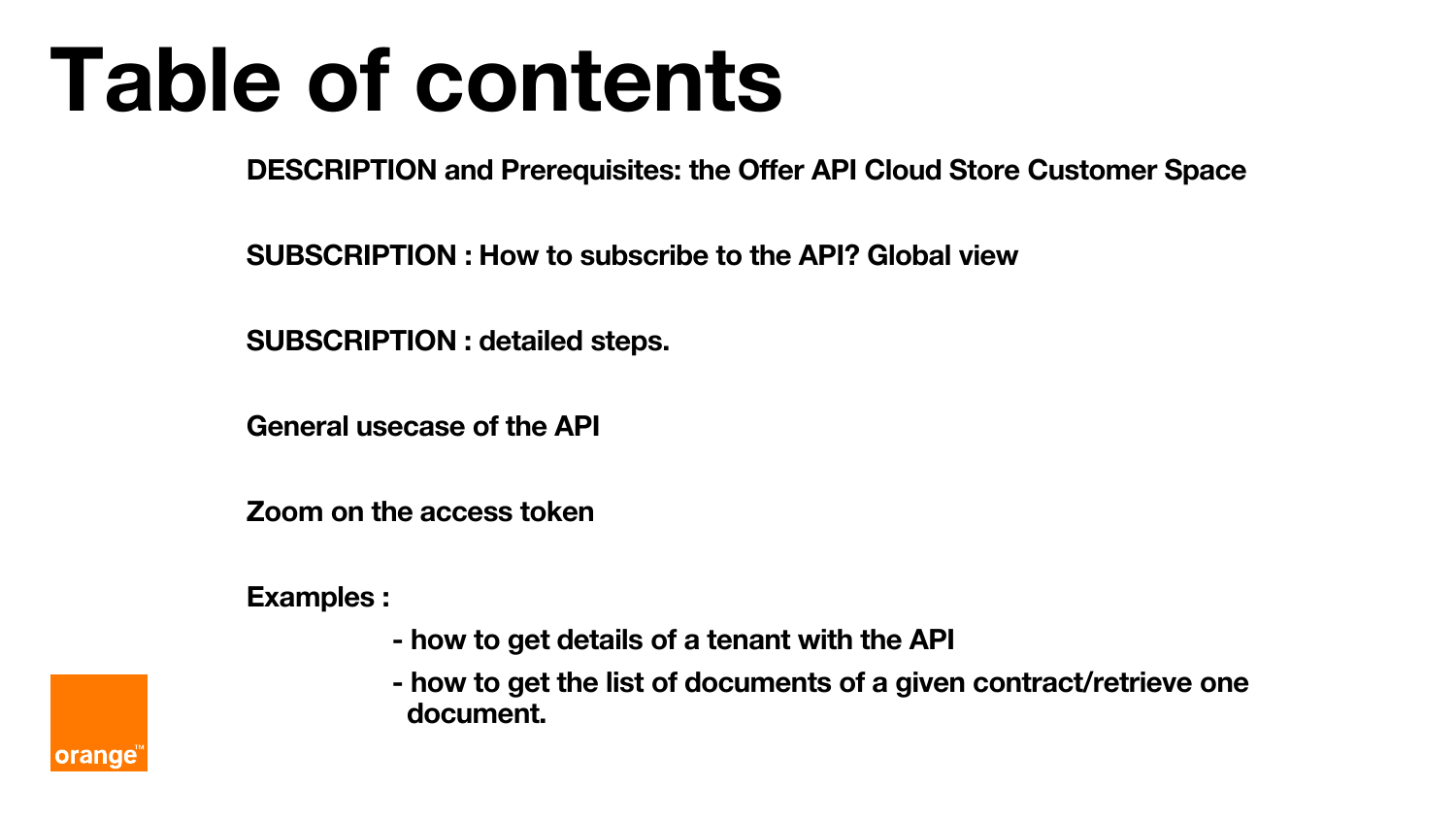#### • **This API gives you access to :**

- ➢ **the list of your subscribed tenants**
- ➢ **The details of each of these tenants**
- ➢ **the invoicing documents for each of these contracts by downloading : invoices, usage report, partial invoices, consumption reports.**
- **These resources are those you can consult from the Cloud Store Customer Space portal.**
- **The API is dedicated to "machine to machine" use for better integration into your IT environment.**



#### **Before starting**

#### **Suscribe and Validation**

You have been invited to suscribe to our API.

If you do we will contact you to assist you in the registration process and define your needs.

During this process, a user will be created on the Cloud Store Customer Space with an identification token and access to a data perimeter At the end, your suscription will be validated and you will be able to access to our API.

#### **Authentication**

This API requires 2 types of authentication:

- · a 2-legged authentication managed by our OAuth 2.0 authorization server. Used to identify your application into the Orange API system. Please follow the method described here.
- · a M2M/ebonding token delivred by the Cloud Store Customer Space which will allow your application to be authenticated by our API and access to a perimeter of data.

#### **Step By Step**

- 1. You create an orange developper account and a project
- 2. We send you an invitation to subscribe to our API
- 3. You accept and subscribe to our API
- 4. We send you an M2M ebonding Token and a Cloud Store Customer Space account
- 5. You develop your project and integrate provided tokens
- 6. Use the API reference for test and validation
- 7. When you're ready you can start to use the API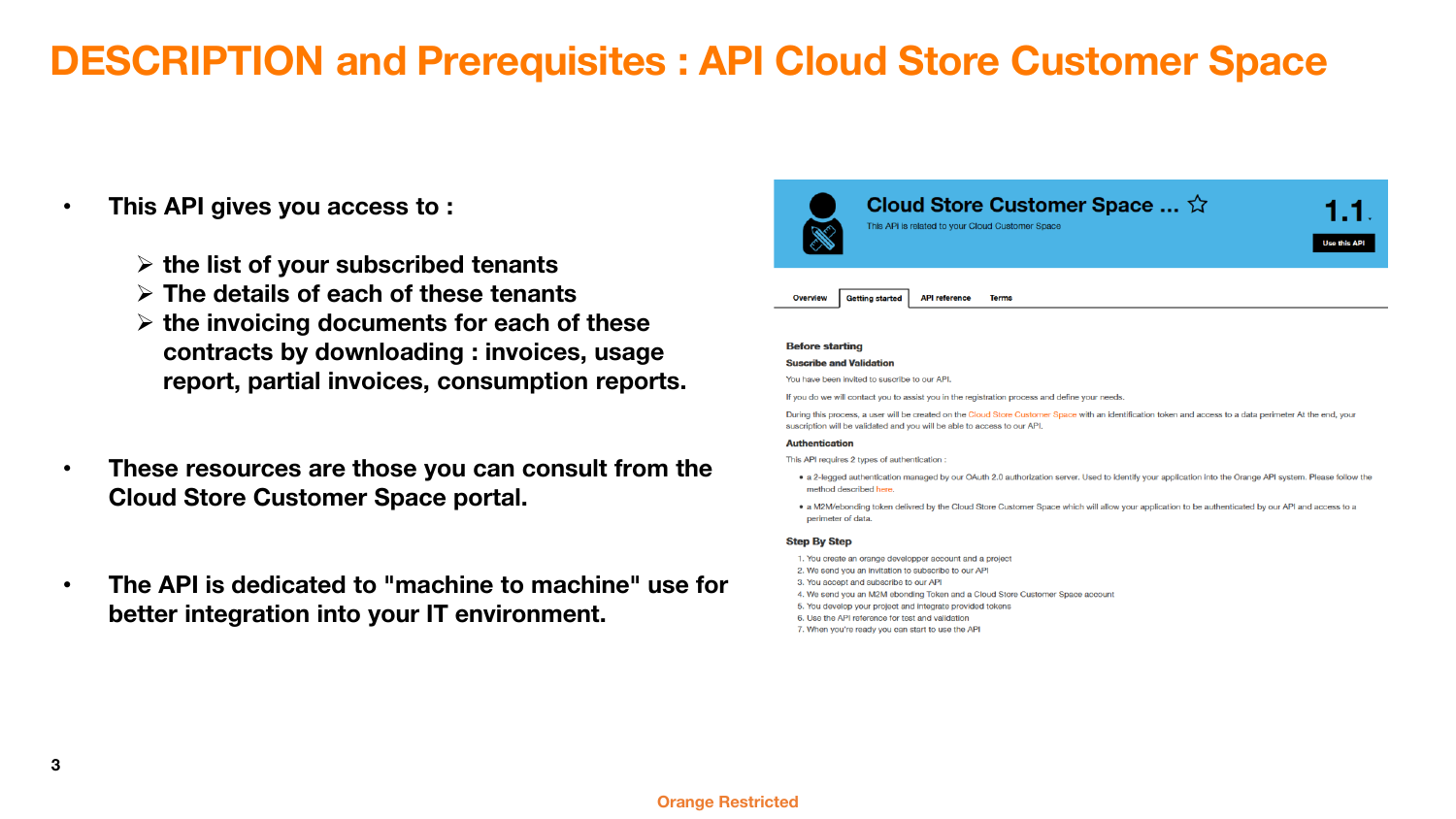**The Cloud Store Customer Space API is accessible from the Orange Developer portal. This secure portal :**

- ➢ **gives direct access to all APIs made available by the Orange group, including the Cloud Store Customer Space API**
- ➢ **makes management of subscribed APIs easier**
- ➢ **is available for all free or billable APIs.**
- ➢ **[https://developer.orange.com](https://developer.orange.com/)**



**You can have a look at the entire catalog: you may be interested in other APIs.**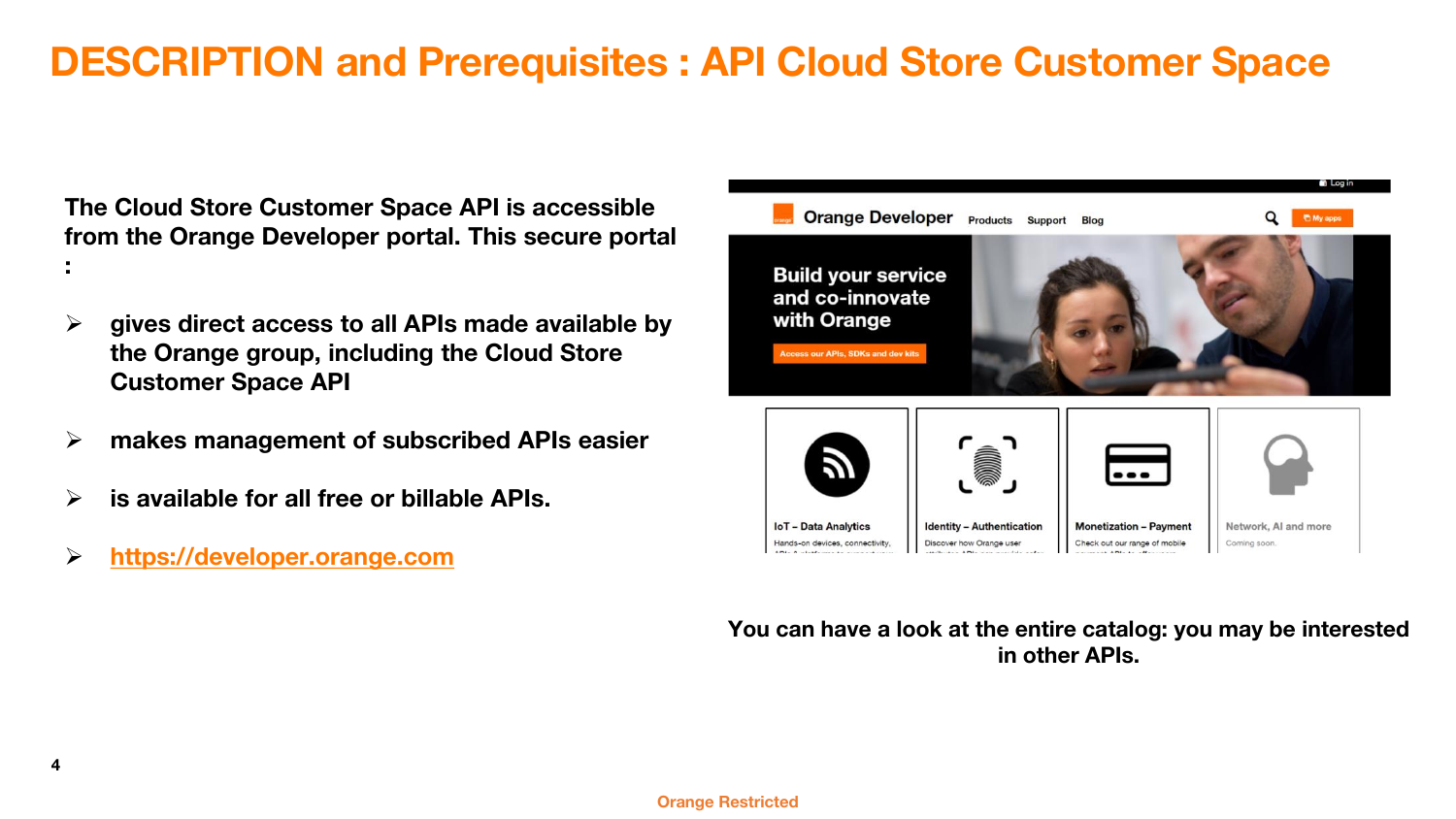#### **Prerequisite 1 : Cloud Store Customer Space account**

**To subscribe to the Cloud Store Customer Space API, you must have a Cloud Store Customer Space access account [\(https://selfcare.cloud.orange-business.com/](https://selfcare.cloud.orange-business.com/)). This account must have access to the resources you want to manipulate via the API.**

**This access account can be :**

• **a "Customer" type account allowing you to see all the contracts on which it is declared. You are autonomous to create it on your Cloud Store Customer Space.**

**Or**

- **an "Administrator" type account making it possible to see all the contracts of a given scope without having to be declared on each of the contracts of this scope. A scope is defined by a list of billing accounts and a list of offer types. You will receive a welcome email as soon as it is created by the OBS team. The creation of this account is done in consultation with your sales representative with whom you will define :**
	- **login (type firstname.name.extension)**
	- **Associated email**
	- **Associated phone number**
	- **Scope : a list of billing accounts and a list of offer types.**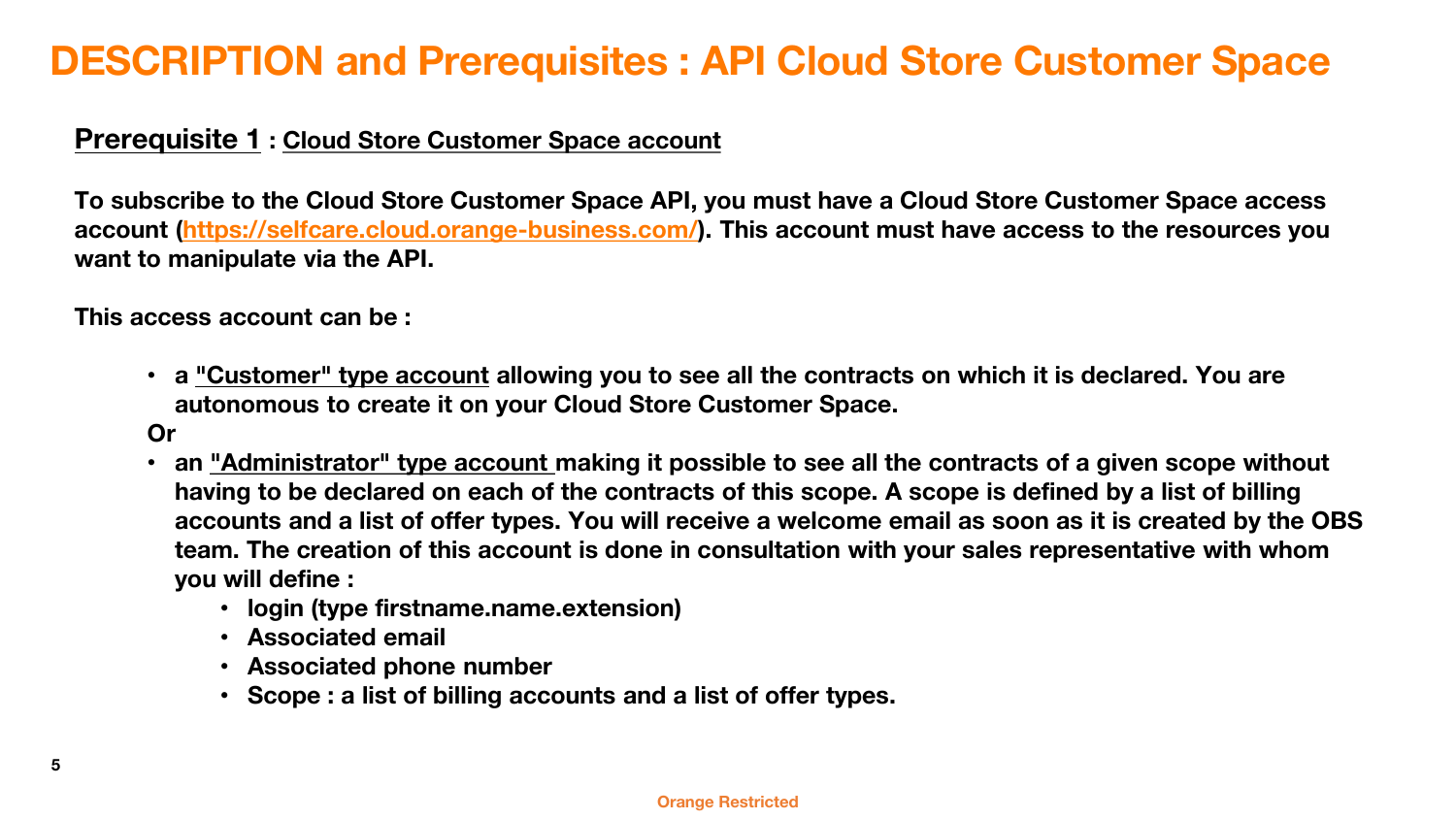### **Prerequisite 2 : API\_KEY**

The API\_KEY is an identification token associated with the Cloud Store Customer Space access account.

**This key is provided to you by the API support team. This API\_Key will allow you to have access via the API to the same resources as those that you can consult from the Customer Space Cloud Store portal with your account.**

**Prerequisite 3 : an application (also called "project") on the Orange Developer portal with a subscription to the "Cloud Store Customer Space" API in order to have a "Client ID" and a "Secret Client". You can create yourself an account on https://developer.orange.com and create an application. It is important to communicate the email address of this account to your sales representative so that the OBS team can give it access to the "Cloud Store Customer Space" API. You can subscribe to the "Cloud Store Customer Space" API for your application as soon as you accept the email inviting you to use this API .**

**Prerequisite 4 : Knowing how to use an API REST. Don't worry, this API is described on the Orange Developer site and we can provide you with a Postman collection to test it.**

**All steps to follow to subscribe to the API are described in the following slides.**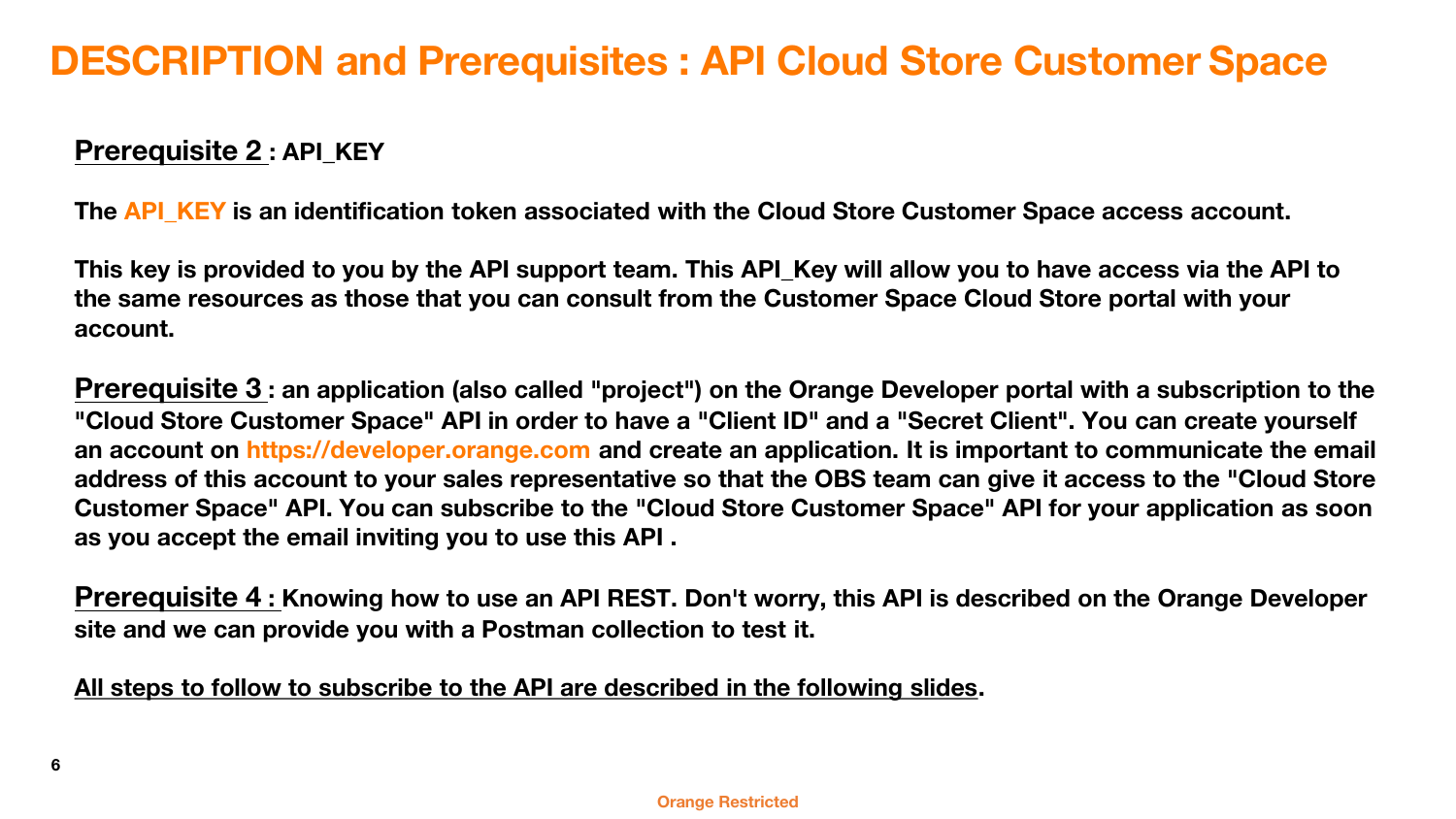# **SUBSCRIPTION : How to subscribe to the API? Global view**



**Step 1 - You contact your OBS sales representative in order to define the type of account best suited to your needs ("customer" or "administrator" account)**

**Step 2 – You create your Orange Developer account on the Orange Developer portal, with choosen email. Then you ask your OBS sales representative to have access to the API.**

**Step 3 - The API support team invites you to subscribe to the API through the Orange Developer portal.**

**Step 4 - The API support team contacts you to provide you with the API\_KEY required to use the API.** 

**Step 5 - You create your project in the Orange Developer portal and integrate the API into it.**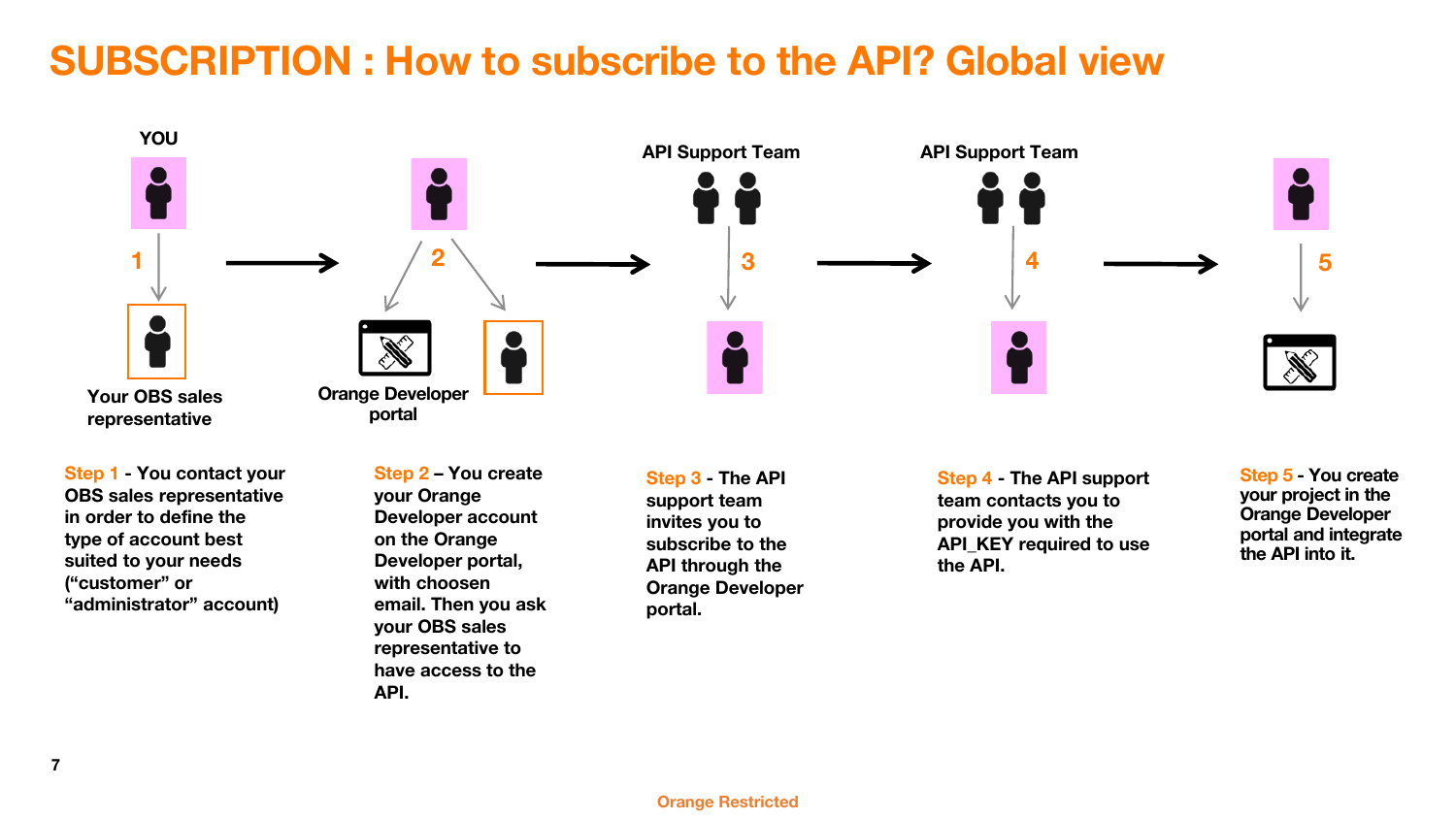### **Step 1 : You contact your OBS sales representative**

**A discussion with your OBS sales representative is necessary to define your needs.**

**Following this, you will have defined the scope you need. You will know :**

- ➢ **The account type (« customer » or « administrator ») to use, depending on how you will use the API.**
- ➢ **The email address with which you will create your Orange Developer account. It is best to choose a generic email address, since emails from the portal will be sent to it.**
- ➢ **The login of your ECCS access account for creating the API\_KEY that will be provided for the use of the API.**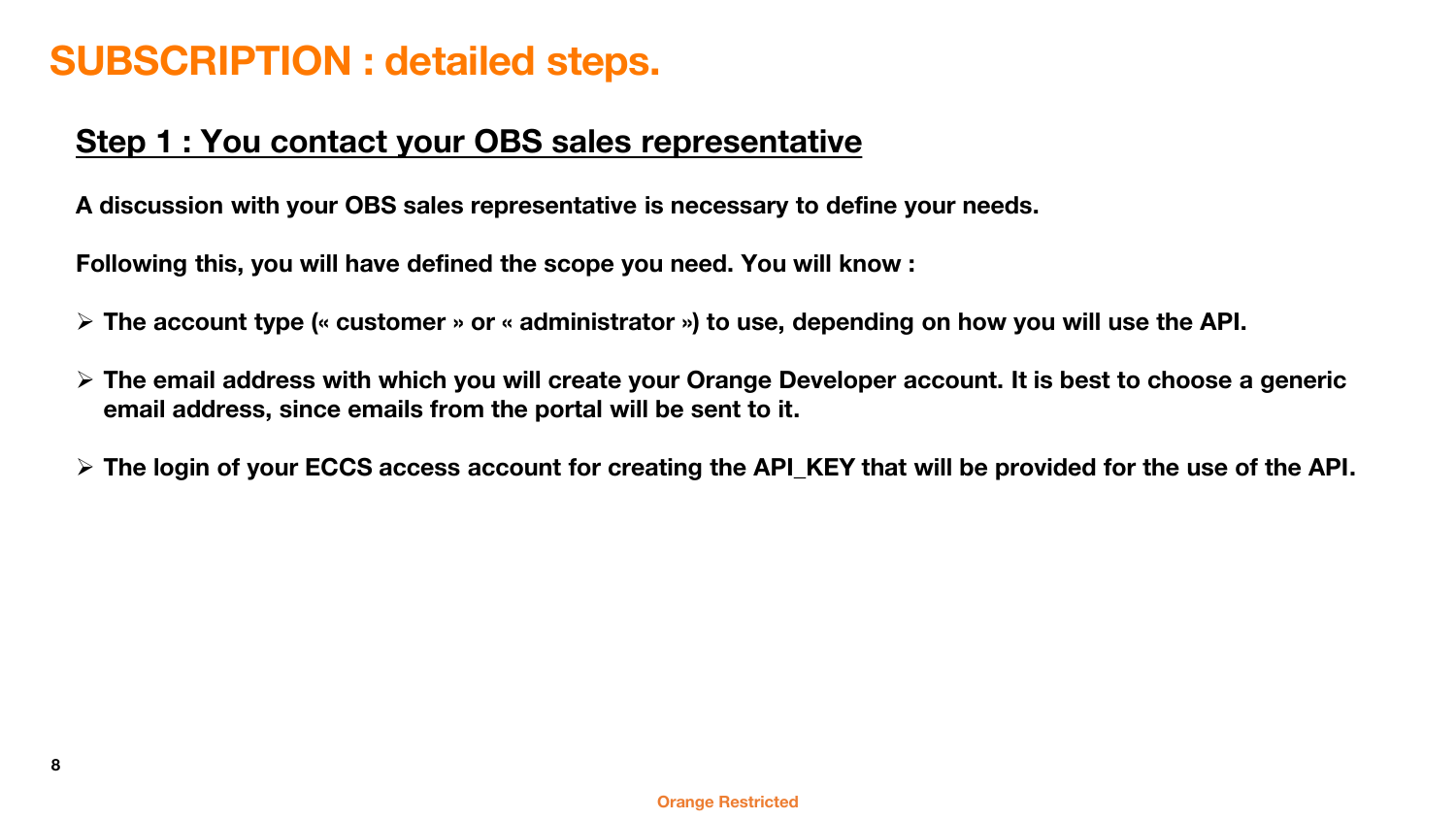### **Step 2 : You create your Orange Developer account**

**You can create your Orange Developer account with the email address you have set with your OBS sales representative. Connect to the address :**

**[https://developer.orange.com](https://developer.orange.com/)**

**To create your account, click on « Log in » then fill in the fields.**



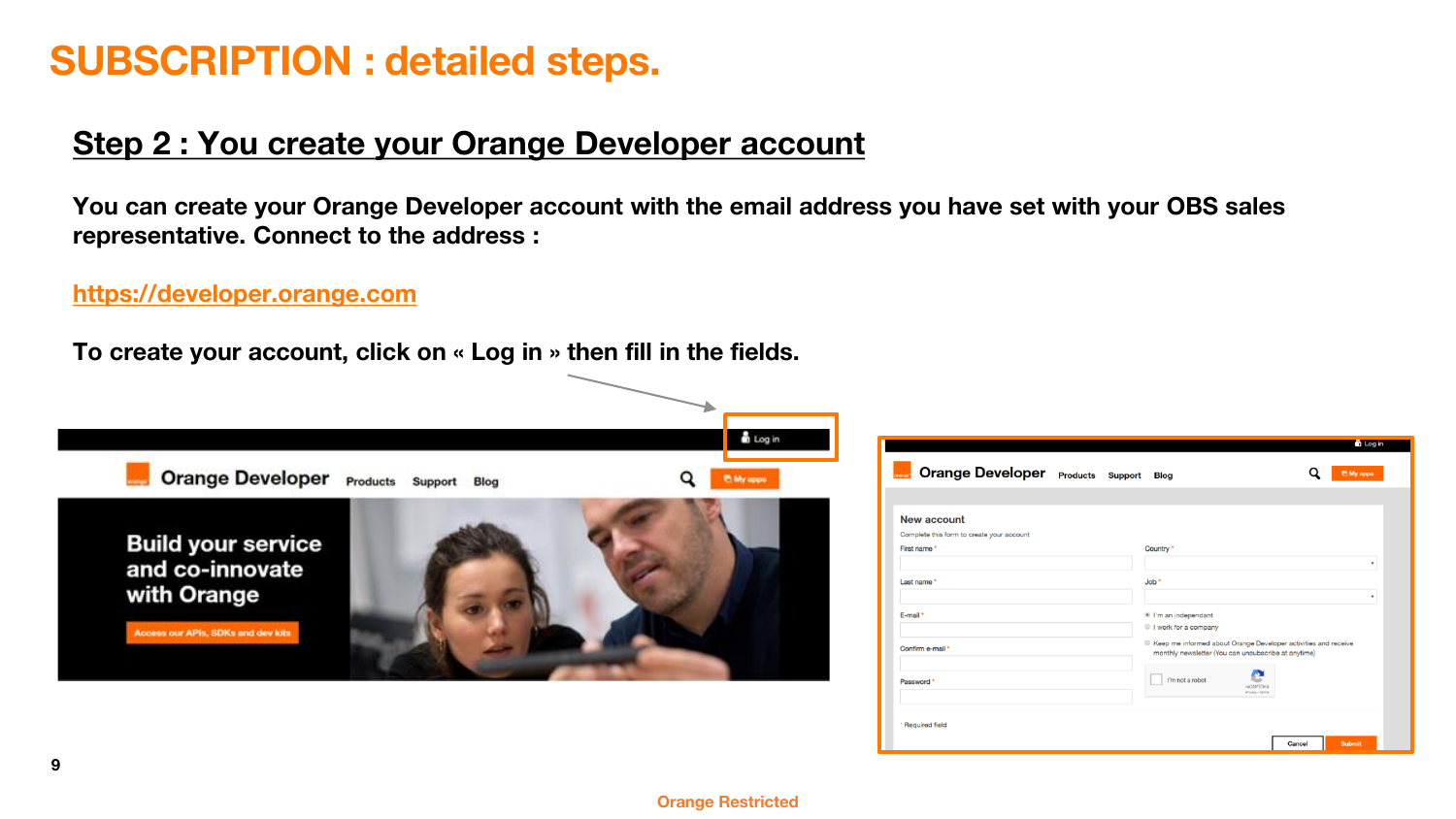**Once your account is created :**

#### **1) You have to click on the activation link in the email you received**



Hello Edouard,

Thanks for signing up to Orange Developer. Please click on the following link to activate your account:

https://developer.orange.com/signup/ace09e8c-60f6-4435-9fbc-3779b3040377

This link can only be used once and expires after 24 hours or when you request a new link whichever occurs first.

If you have any questions, or need any further help, please use our Contact us form.

Best regards,

Orange Developer team

**2) After activating your Orange Developper account, you have to inform your OBS contact so that he can trigger the next step.**

#### **Orange Restricted**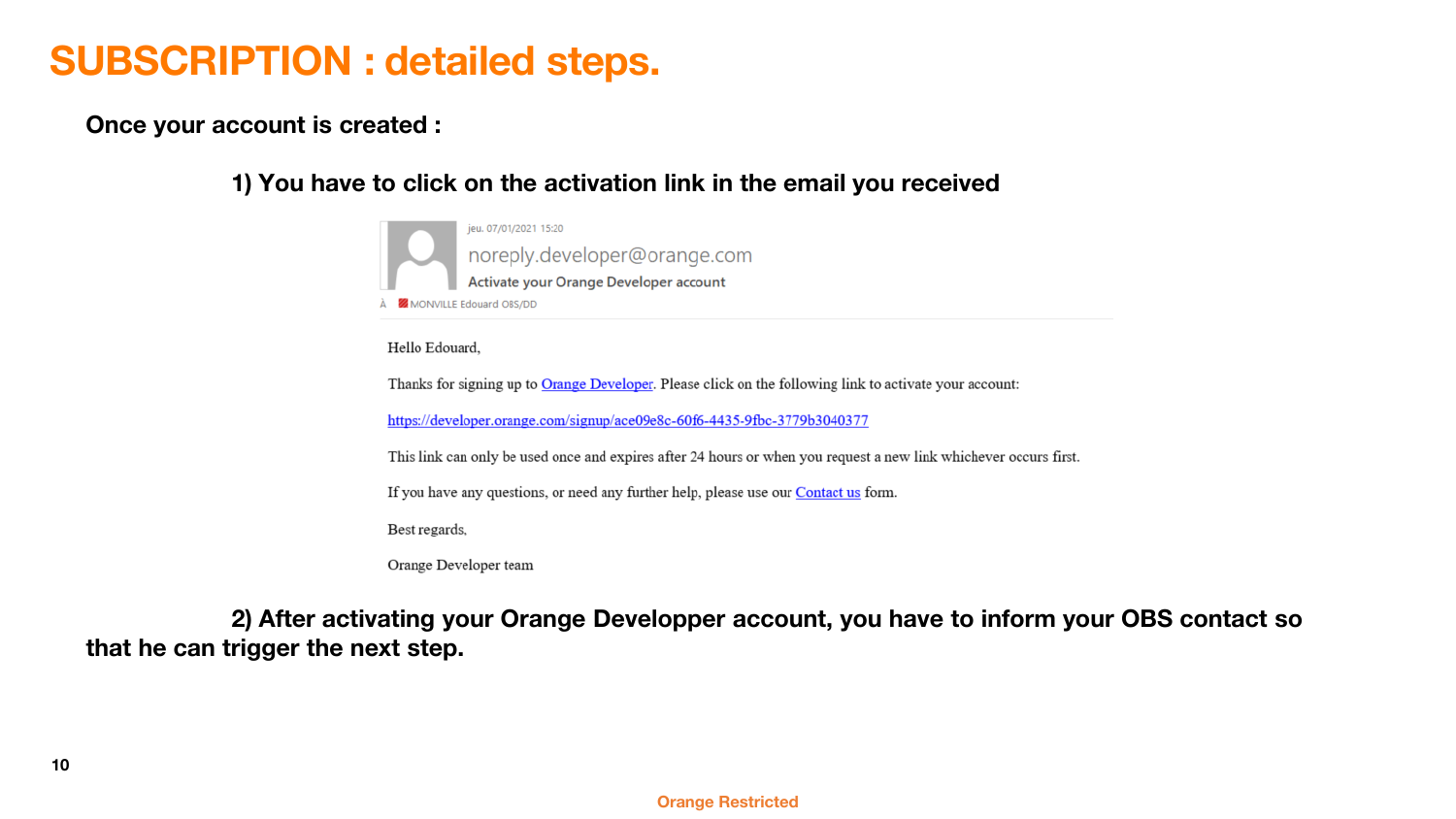## **Step 3 : You receive an email from the API support team inviting you to subscribe to the API**



**Click on the link provided in the email to accept the invitation. This redirects you to the page (fig 2). You have here access to the API documentation (getting started / API reference). Click on "Use this API".**

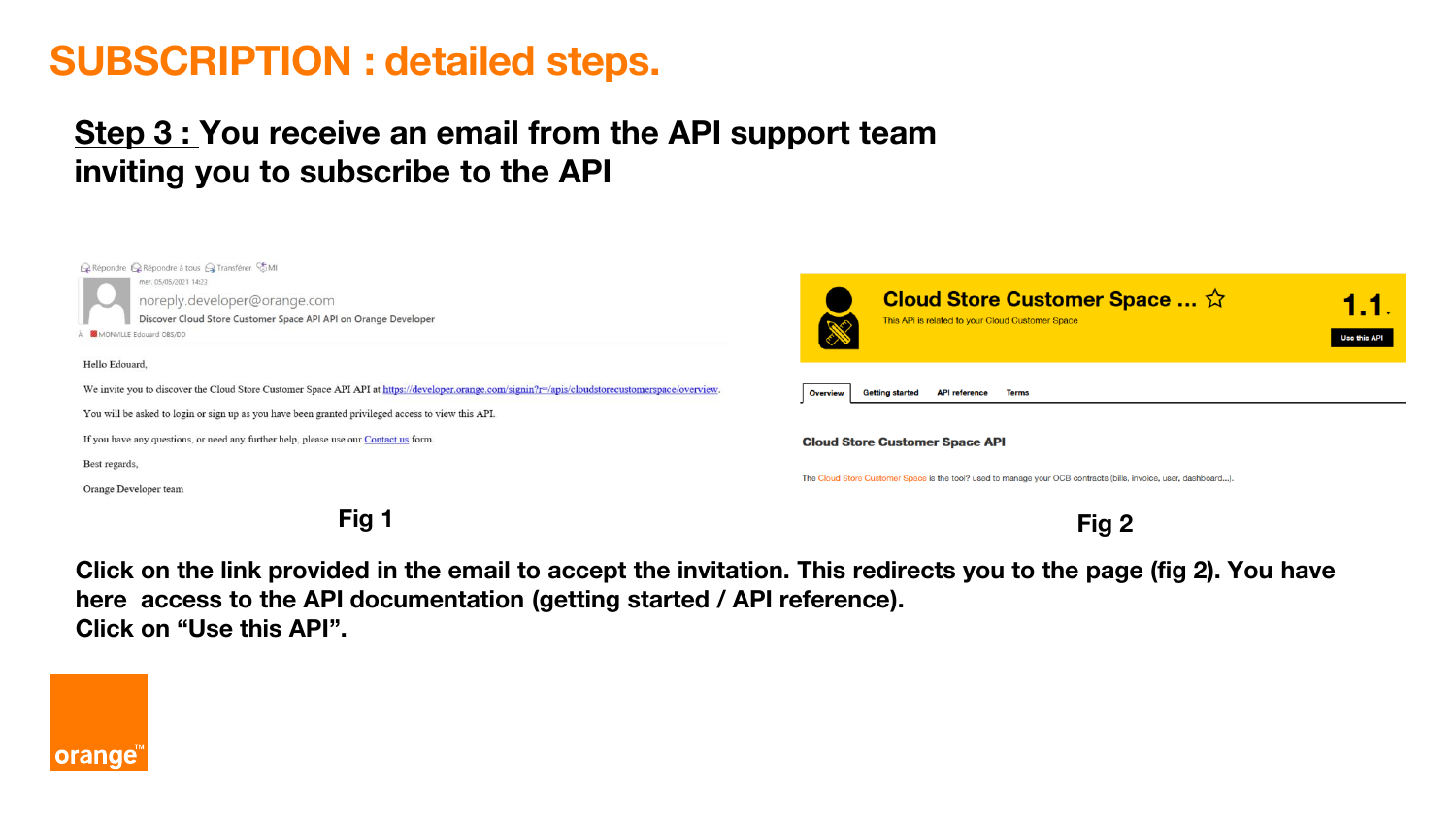## **Step 4 : The API support team provides you with the API\_KEY by email .**

**The API\_KEY is required to be able to use the API.**

**This key defines the perimeter on which you can use the API. It is directly linked to the type of account you will use to request the API : either a "customer" account or an "administrator" account. As seen in slide 8, you will define the account that meets your needs with your OBS sales representative.**

**The API support team will contact you by email to provide you with the API\_KEY token. It will be encapsulated in an encrypted container for security reasons, using ZedLine application (free to download to your computer <https://www.zedencrypt.com/download>).**

**The login / password to open the container will be sent to you by skype / phone.**

**Note : the API\_KEY token is valid for 2 years. Once expired, you must ask for a new token generation**

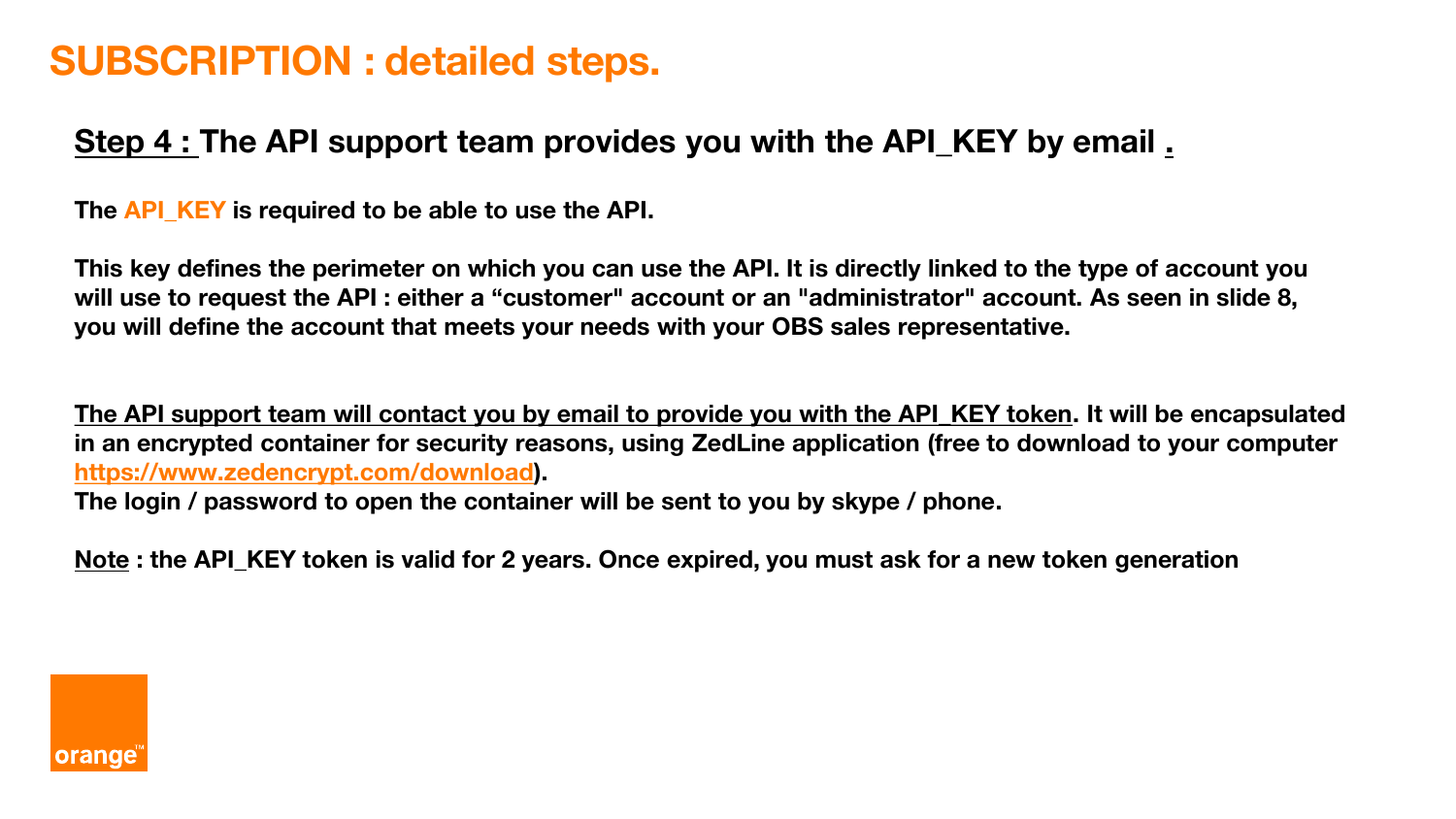## **Step 5 : creation of an application in Orange Developer portal.**

**This step consists of creating an "application" in the Orange Developer portal. After logging on the portal, click on "My Apps".**



**Then enter the name of your application. This should not be your name but the name of your project.**

| <b>Create new application</b> |  |        |  |
|-------------------------------|--|--------|--|
| <b>Application name</b>       |  |        |  |
| api_cloudstore<br>◡           |  |        |  |
| <b>Description</b>            |  |        |  |
|                               |  |        |  |
|                               |  |        |  |
|                               |  | Create |  |
|                               |  |        |  |

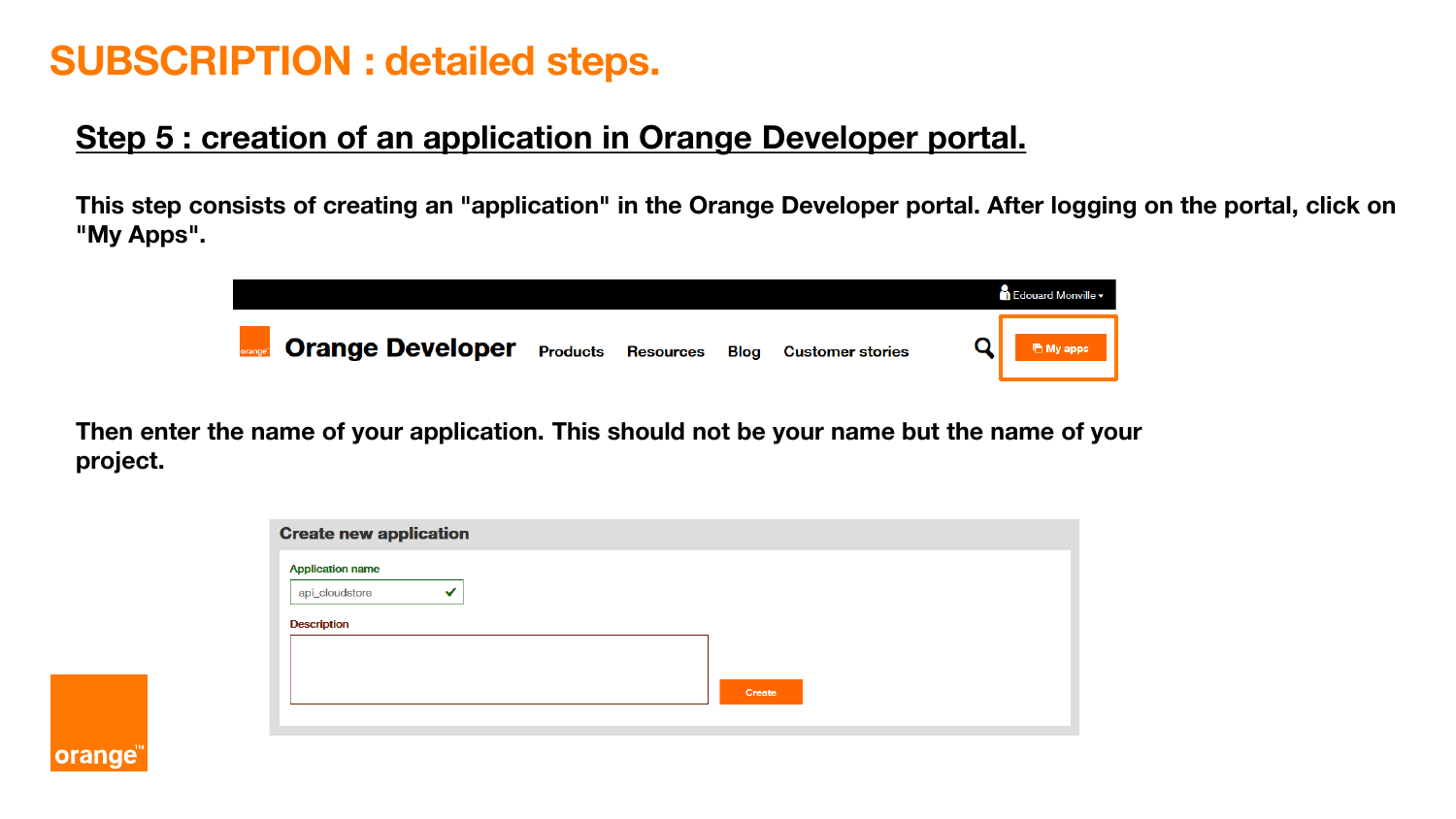| <b>Details</b>              |                                             |                     |       |
|-----------------------------|---------------------------------------------|---------------------|-------|
| api_cloudstore              |                                             |                     | Edit  |
| api cloudstore              |                                             |                     |       |
| Application ID <sup>0</sup> |                                             |                     |       |
| Z0IPhw3d4w87KTpC            |                                             |                     |       |
| Client ID <b>O</b>          | Status: Approved Client secret <sup>0</sup> |                     | Show  |
|                             |                                             | $0 0 0 0 0 0 0 0 0$ | Renew |
|                             |                                             |                     |       |

**To each application is assigned :**

- **- an Application ID**
- **- a Client ID and a Client secret : these 2 identifiers are important since they will make it possible to generate**  a second token (in addition to the API\_KEY) for the use of the OAuth 2.0 protocol when calling the API. This **is the access token. It is valid for 60 minutes and users are responsible for generating it themselves. (see [https://developer.orange.com/tech\\_guide/2-legged-oauth/\)](https://developer.orange.com/tech_guide/2-legged-oauth/) (see slides 16 et 17)**

**Note: each call to the API requires the use of clientID/clientSecret identifiers in order to generate an access token. This token allows you to authenticate on the Orange Developer portal. Each of your projects will have their own identifiers. If you use the API in 2 different projects, you will need to generate this token in each case.**

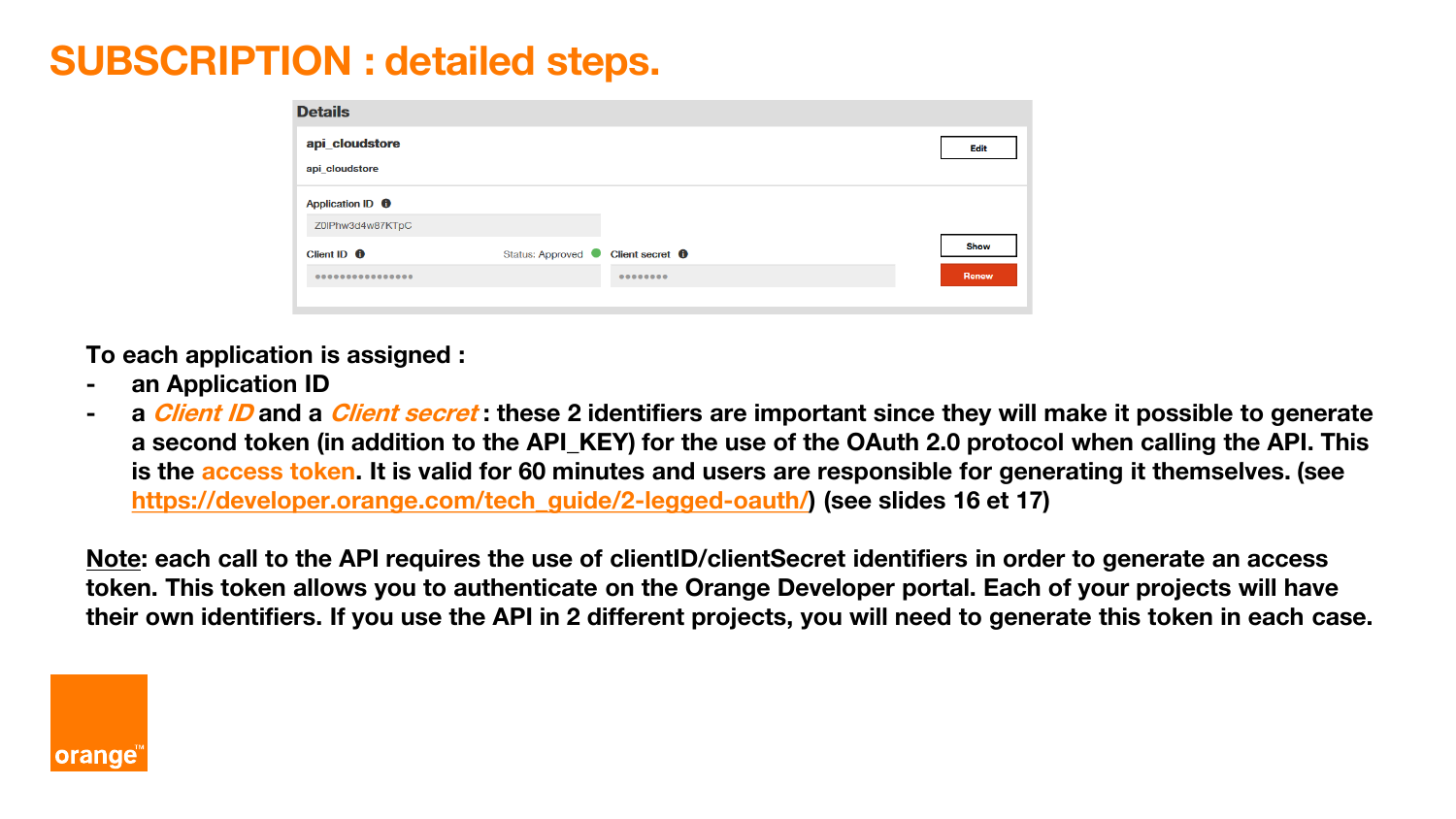**You must then integrate the Cloudstore Customer Space API into your project : in the "subscribed APIs" insert, click on**  $+$  Add an API



**Choose "Cloud store customer space API" from the following drop-down menu :**

| Choose an API |       |
|---------------|-------|
| Select an API | Fig 2 |
| Next          |       |

**The API must appear in the "subscribed APIs" insert in the "approved" state as in Fig1 above.**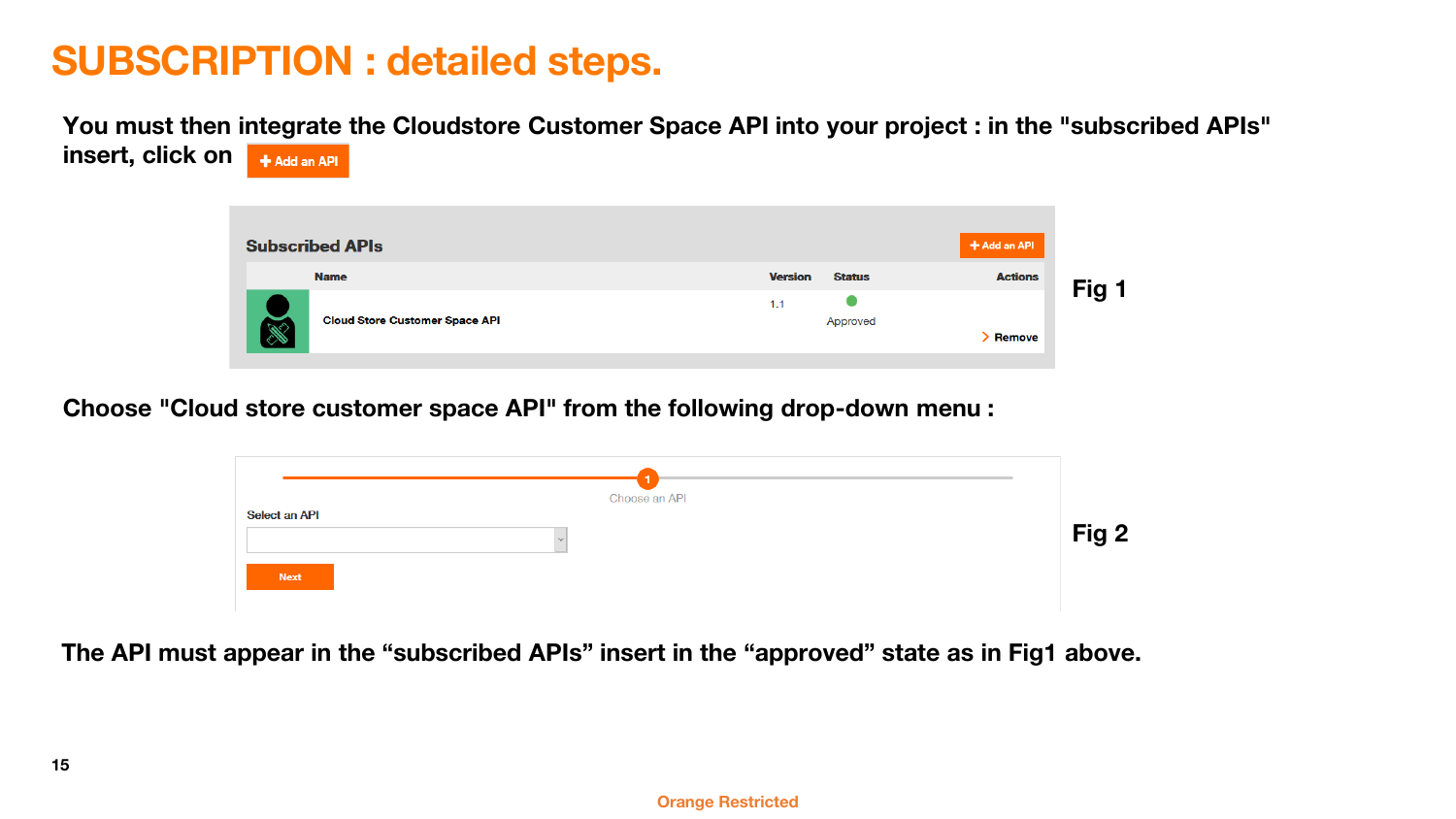#### **Last step is to accept the terms / conditions.**

| Terms and conditions |                                                                                                                                                |
|----------------------|------------------------------------------------------------------------------------------------------------------------------------------------|
|                      |                                                                                                                                                |
|                      |                                                                                                                                                |
|                      |                                                                                                                                                |
|                      |                                                                                                                                                |
|                      |                                                                                                                                                |
|                      |                                                                                                                                                |
|                      |                                                                                                                                                |
|                      |                                                                                                                                                |
|                      |                                                                                                                                                |
|                      | . You represent and warrant to Orange and Orange Affiliates that you have the authority and the right to enter into these Cloud Store Customer |

**API versioning:**

**A new version of the API follows the following rules :** 

**- Minor version 1.1: a new minor version does not break the compatibility with your projects. Documentation will be updated.**

**- Major version 2.0: the impacts can be major on your projects and we will communicate with all users for evaluation. Introducing a new major version requires re-subscribing to the API.**

**You can now use the API Cloud Store Customer Space.**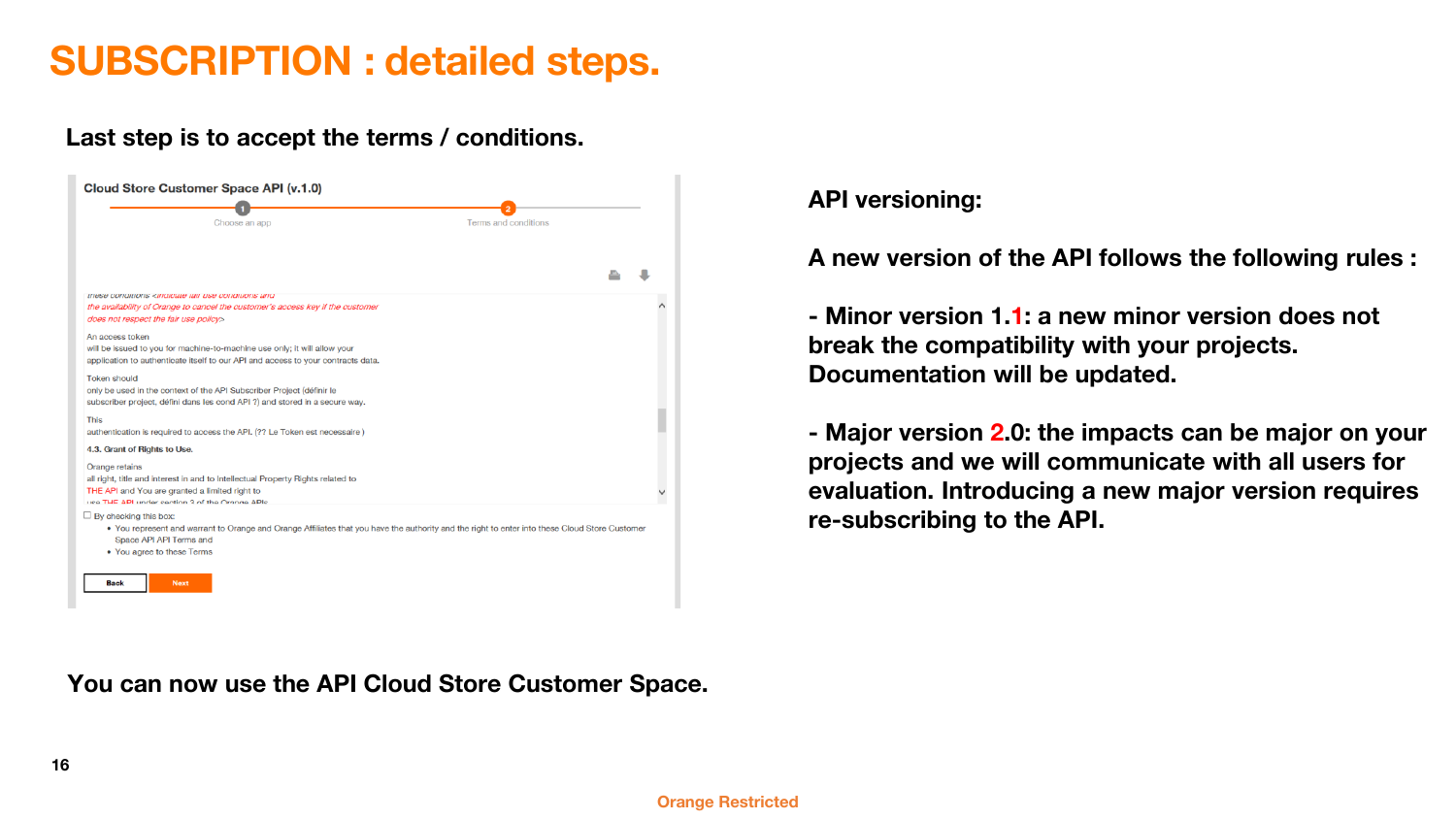# **General usecase of the API**

**One may use the API as below :**

- ➢ **First forge an access token (mandatory step). note : this token is valid for 60 minutes. (see slide 18)**
- ➢ **List contracts attached to API user's account. get /contracts**
- ➢ **Get details of one of these contracts : get /contrat**
- ➢ **List available documents of a contract : get /documents**
- ➢ **Retrieve a document of a contract get /documents/{id}/file**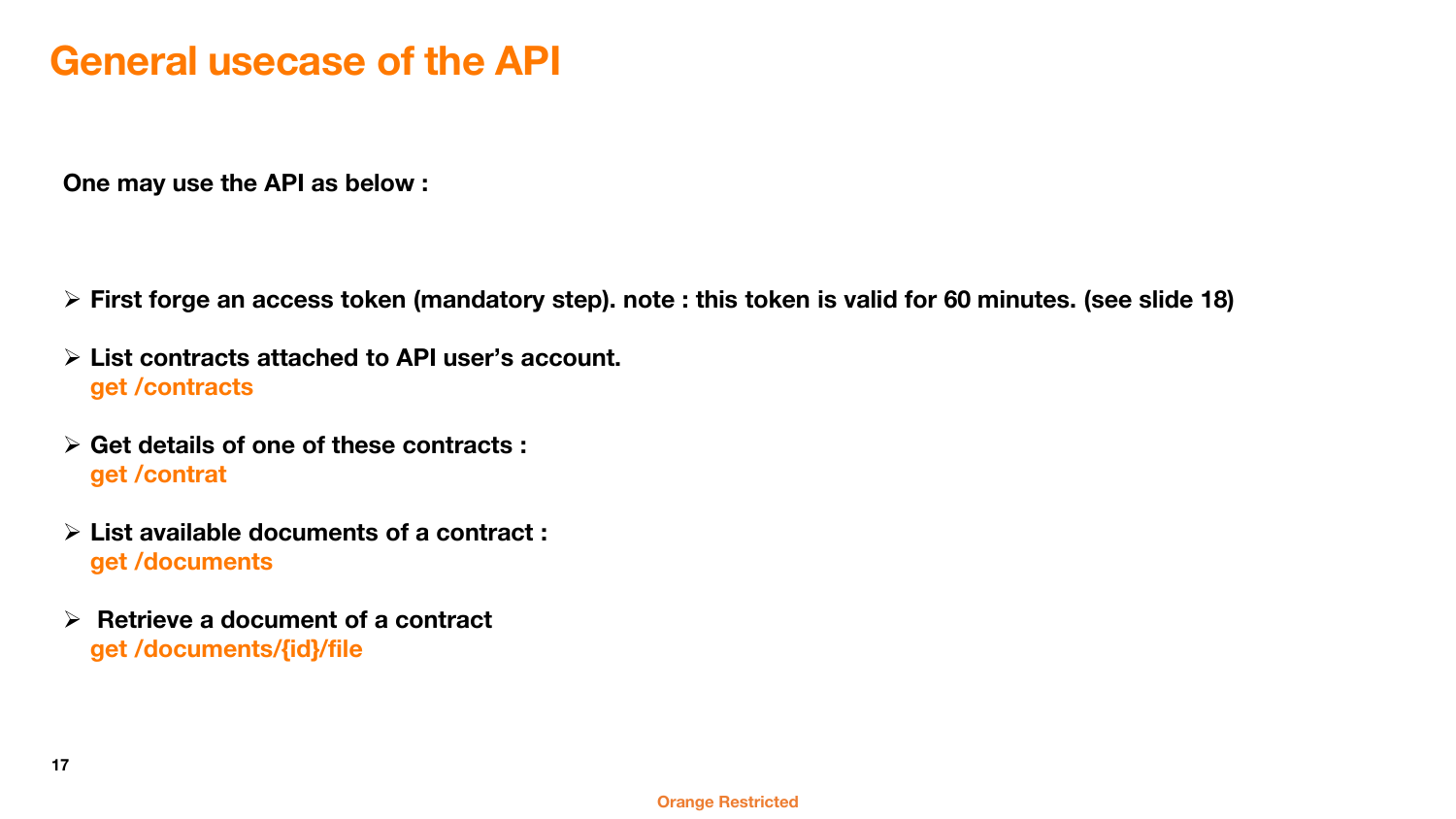# **Zoom on the access token (1/2).**

**As previously seen, each time the API is called, the access token is used to authenticate to the cloudstore customer space API. It is essential for using the API. Through Postman application, the following 2 slides offer to show how to generate this token.**

**Endpoint : <https://api.orange.com/oauth/v3/token>**

|                                 | https://api.orange.com/oauth/v3/token<br>POST<br>$\overline{\mathbf{v}}$                                          |                                                                                                                                                                                    |                                  | Save $\overline{\phantom{a}}$<br>Send |  |
|---------------------------------|-------------------------------------------------------------------------------------------------------------------|------------------------------------------------------------------------------------------------------------------------------------------------------------------------------------|----------------------------------|---------------------------------------|--|
| Username = ClientID             | Headers (12)<br>Params<br>Authorization <sup>@</sup><br>Body $\bullet$                                            | Pre-request Script<br>Tests<br>Settings                                                                                                                                            |                                  | Cookies Code                          |  |
| <b>Password = ClientSecret.</b> | TYPE                                                                                                              | Heads up! These parameters hold sensitive data. To keep this data secure while working in a collaborative environment, we recommend using variables. Learn more about<br>variables |                                  | $\times$                              |  |
|                                 | Basic Auth<br>$\overline{\mathbf{v}}$<br>The authorization header will be automatically generated when            |                                                                                                                                                                                    |                                  |                                       |  |
|                                 | you send the request. Learn more about authorization                                                              | Username                                                                                                                                                                           | NIKdxvycpJ9IWzgojVitJjFxa90qCALn |                                       |  |
|                                 |                                                                                                                   | Password                                                                                                                                                                           |                                  |                                       |  |
|                                 |                                                                                                                   |                                                                                                                                                                                    | Show Password                    |                                       |  |
|                                 |                                                                                                                   |                                                                                                                                                                                    |                                  |                                       |  |
|                                 |                                                                                                                   |                                                                                                                                                                                    |                                  |                                       |  |
| <b>Body:</b>                    | https://api.orange.com/oauth/v3/token<br>POST<br>$\mathbf{v}$                                                     |                                                                                                                                                                                    |                                  |                                       |  |
|                                 | Headers (12)<br>Params<br>Authorization <sup>@</sup><br>Pre-request Script<br>Body $\bullet$<br>Tests<br>Settings |                                                                                                                                                                                    |                                  |                                       |  |
|                                 | $\bullet$ none<br>● form-data<br>· x-www-form-urlencoded<br>binary GraphQL<br>$\bullet$ raw                       |                                                                                                                                                                                    |                                  |                                       |  |
|                                 | KEY                                                                                                               | VALUE                                                                                                                                                                              |                                  | <b>DESCRIPTION</b>                    |  |
|                                 | $\blacktriangledown$ grant_type                                                                                   |                                                                                                                                                                                    | client_credentials               |                                       |  |
|                                 | Key                                                                                                               | Value                                                                                                                                                                              |                                  | Description                           |  |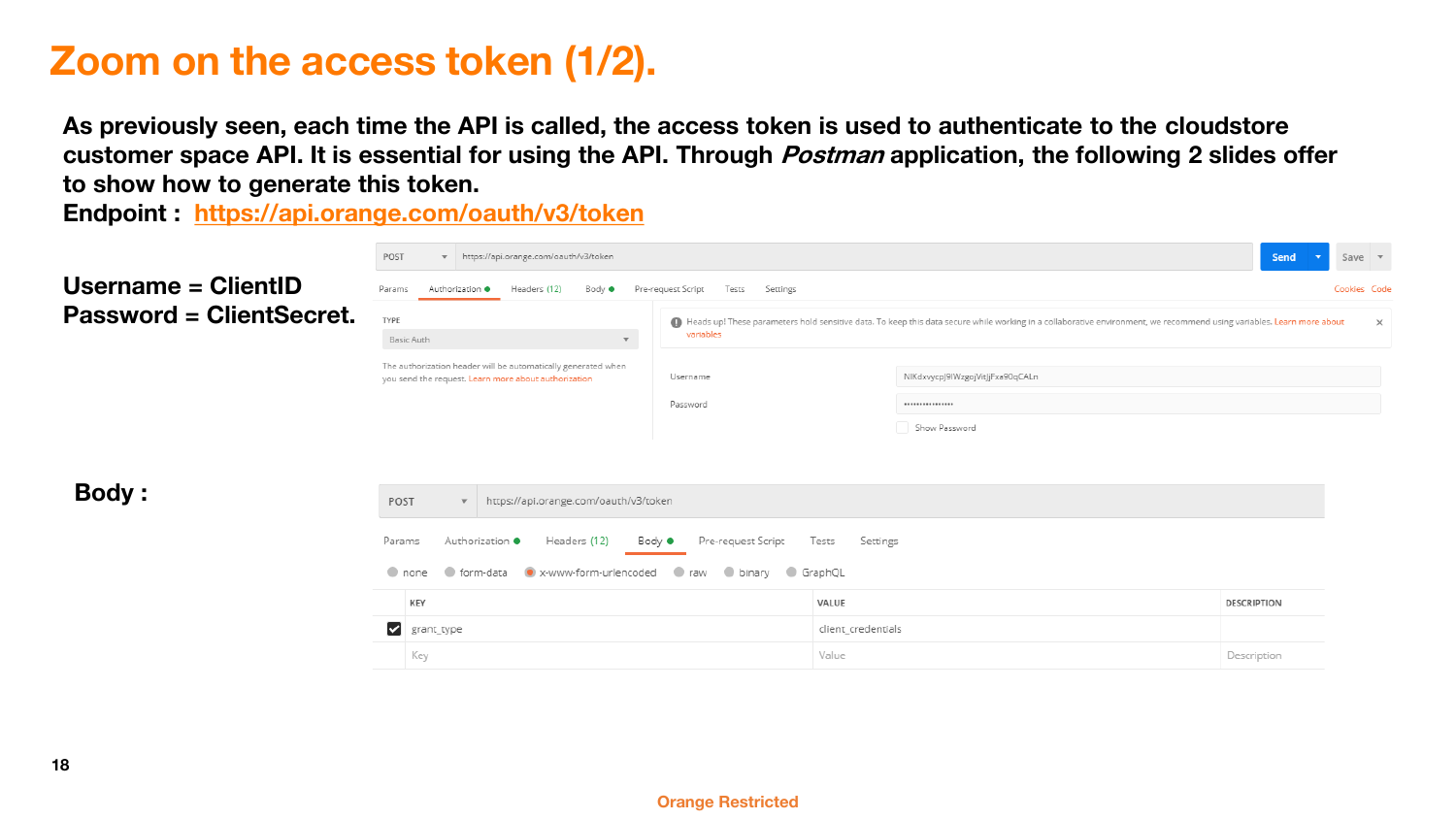# **Zoom on the access token (2/2).**

▶ Génération de token d'accès

+ https://api.orange.com/oauth/v3/token

POST

| <b>Headers:</b> |  |
|-----------------|--|
|-----------------|--|

| Params | Pre-request Script<br>Authorization ·<br>Headers (12)<br>Body $\bullet$<br>Headers $\emptyset$ Hide auto-generated headers | Tests<br>Settings                                               |  |
|--------|----------------------------------------------------------------------------------------------------------------------------|-----------------------------------------------------------------|--|
|        | KEY                                                                                                                        | VALUE                                                           |  |
|        | Authorization (i)                                                                                                          | Basic TmxLZHh2eWNwSjIsV3pnb2pWaXRKakZ4YTkwcUNBTG46ampKdWpveGNiR |  |
|        | Cache-Control (i)                                                                                                          | no-cache                                                        |  |
|        | Postman-Token (i)                                                                                                          | <calculated is="" request="" sent="" when=""></calculated>      |  |
| ◡      | Content-Type (i)                                                                                                           | application/x-www-form-urlencoded                               |  |
| ◡      | Content-Length (i)                                                                                                         | <calculated is="" request="" sent="" when=""></calculated>      |  |
| ☑      | Host (i)                                                                                                                   | <calculated is="" request="" sent="" when=""></calculated>      |  |
| ◡      | User-Agent (i)                                                                                                             | PostmanRuntime/7.26.8                                           |  |
| ☑      | Accept ①                                                                                                                   | $\star/\star$                                                   |  |
| ◡      | Accept-Encoding (i)                                                                                                        | gzip, deflate, br                                               |  |
|        | Connection (i)                                                                                                             | keep-alive                                                      |  |
|        | Content_Type                                                                                                               | application/x-www-form-urlencoded                               |  |



#### **Result :**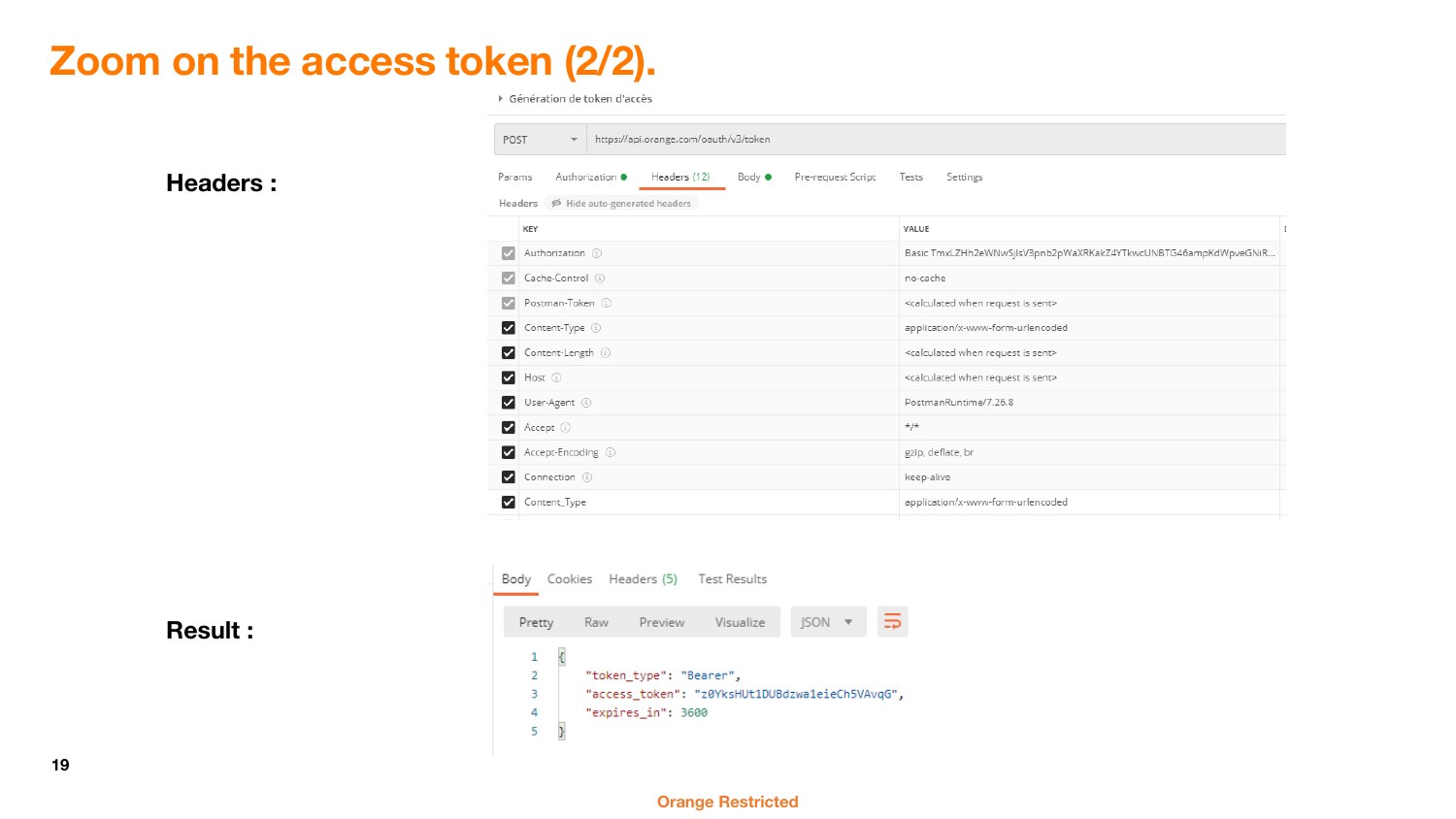## **Example 1: how to get details of a tenant with the API**

**Reminder: detailed informations are available on the Orange Developer portal <https://developer.orange.com/apis/cloudstorecustomerspace/getting-started> Note : an Orange Developper account is needed to access this URL.**

**20 Orange Restricted Request type : Get /contract curl -X GET \ -H "Authorization: " \ -H "X-API-Key: " \ -H "X-ECCS-Contract-Id: OCB000XXXX" \ -H "Accept: application/json " \ "https://api.orange.com/cloud/b2b/v1/contract" { "name": "", "contractType": "", "offer": { "name": "", "id": "" }, "platformId": "", "customer": { "id": "", "name": "", "segment": "" }, "updatedAt": "", "id": "", "createdAt": "", "contact": { "lastName": "", "firstName": "", "name": "", "email": "", "title": "" } } with : Authorization = acess token X-API-KEY = API\_KEY X-ECCS-Contract-Id : tenant ID Result type :**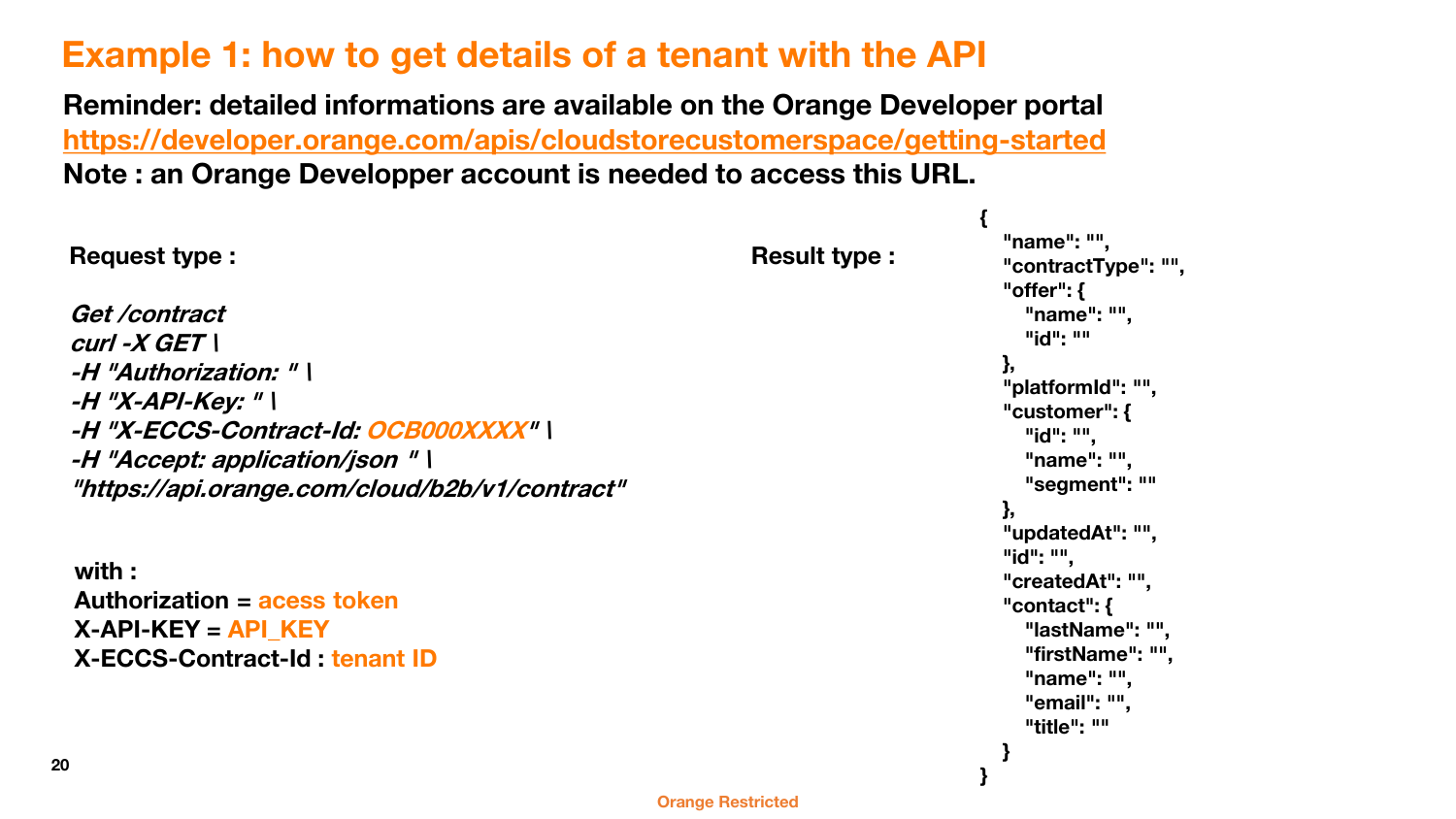## **Example 2 : get the list of documents of a given contract/retrieve one document**

**Reminder: detailed informations are available on the Orange Developer portal <https://developer.orange.com/apis/cloudstorecustomerspace/getting-started> Note : an Orange Developper account is needed to access this URL.**

#### **Request type :**

#### **Result type :**

```
Get /document
curl -X GET \
-H "Authorization: " \
-H "X-API-Key: " \
-H "X-ECCS-Contract-Id: OCB000XXXX" \
-H "Accept: application/json " \
"https://api.orange.com/cloud/b2b/v1/documents"
with :
Authorization = acess token
X-API-KEY = API_KEY
X-ECCS-Contract-Id : tenant ID
                                                                                [
                                                                                 {
                                                                                  "id": "string",
                                                                                  "filename": "string",
                                                                                  "period": "string",
                                                                                  "createdAt": "2021-08-18T09:07:47.372Z",
                                                                                  "updatedAt": "2021-08-18T09:07:47.372Z",
                                                                                  "amount": 0,
                                                                                  "currency": "string",
                                                                                  "documentType": "bills"
                                                                                 }
                                                                                ]
```
**Result is a list. Each document has its own id. there are several types of document (invoice, consumption reports etc.). Filtering in the request allows you to get only a given type of document. Exemple : Get [/documents?documentType=invoices](https://api.orange.com/cloud/b2b/v1/documents?documentType=invoices)**